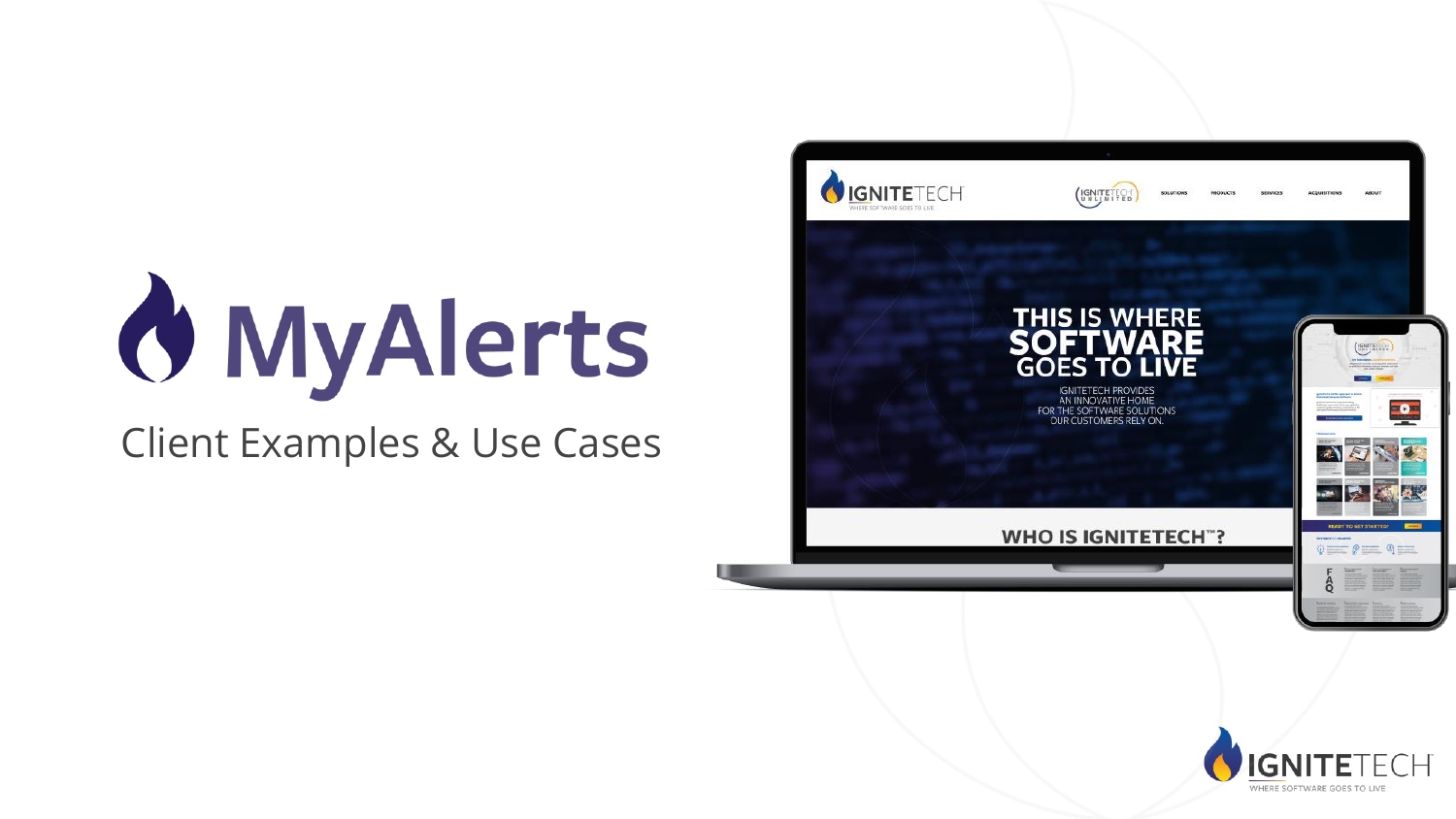### **Case Study > The Home Depot**

#### **Primary Business Problems:**

- 1. Losing revenue due to out-of-stock products
- 2. No visibility to unmet demand of customers
- 3. Consumer frustration resulting from dead ends

#### **MyAlerts Solutions:**

- 1. Provide back-in-stock alerts on out-of-stock products
- 2. Gain real-time demand reporting by SKU, category, brand
- 3. Powerful insights relating to inventory conversion

- 1. More than **2 million** customers with active stock alerts
- 2. Captured **\$600 million** in lost opportunity via alerts
- 3. Driving **\$2M** in recaptured online sales each month
- 4. Improved sales-to-inventory ratio

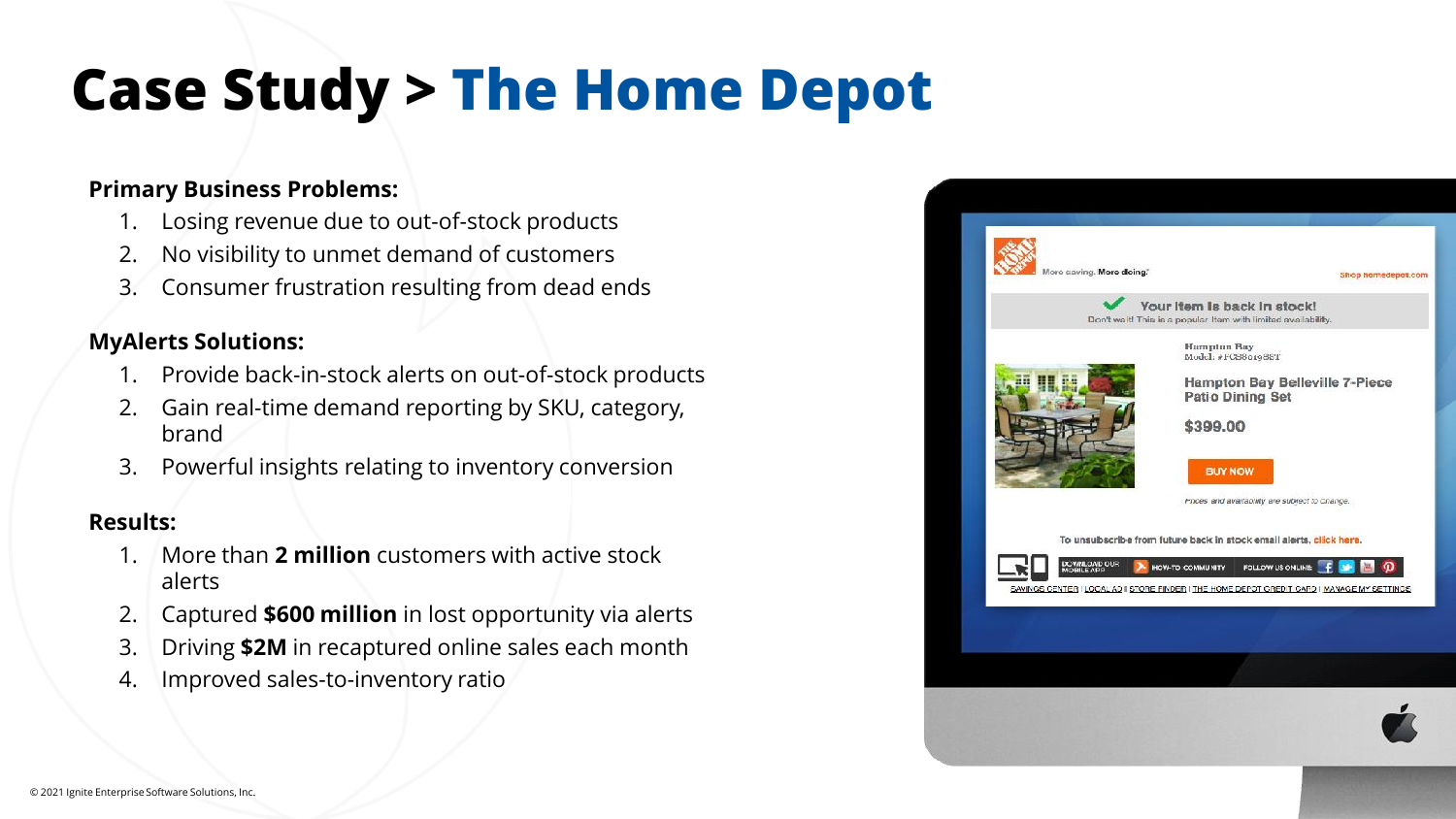### **Case Study > JCPenny**

#### **Primary Business Problems:**

- 1. Losing customers due to out-of-stock products
- 2. Unsustainable customer retargeting costs
- 3. Site + app not "sticky" nor driving engagement
- 4. Fast fashion items not coming back in stock

#### **MyAlerts Solutions:**

- 1. Provide back-in-stock alerts on every product/size/color
- 2. Re-engage customers when change in availability or price
- 3. Recommend similar items if chosen item not available
- 4. Analysis of unmet consumer demand by category

- 1. More than **955,000+** customers set up stock alerts
- 2. Captured **\$48 million** in lost opportunity via alerts
- 3. Driving **\$500K** in recaptured online sales each month

| all AT&T '중              |                                              | 7:46 PM                                                   | イ * 91% ■   |   |
|--------------------------|----------------------------------------------|-----------------------------------------------------------|-------------|---|
| $\leftarrow$             |                                              | https://m.jcpenney.com/p/nik                              | $\boxed{1}$ | B |
| $\overline{\mathcal{L}}$ |                                              | т                                                         |             |   |
| <b>Size</b>              | <b>Color Blackdark Grey</b>                  |                                                           |             |   |
|                          | Back In Stock Alert                          |                                                           |             | × |
| Size 6                   | <b>Color Blackdark Grey</b><br>Width medium  | Nike Revolution 3 Womens Running Shoes                    |             |   |
|                          | item is back in stock.                       | Enter your email below and you will be notified when this |             |   |
|                          | Enter your email                             |                                                           |             |   |
|                          |                                              | <b>NOTIFY ME</b>                                          |             |   |
|                          |                                              |                                                           |             |   |
| Original \$60<br>16% off | $$49.99$ Sale                                |                                                           |             |   |
|                          | Ship To Home or Store                        |                                                           |             |   |
|                          | FREE Same Day Pickup<br>Ridgedale Shopg Cntr |                                                           |             |   |
|                          |                                              |                                                           |             |   |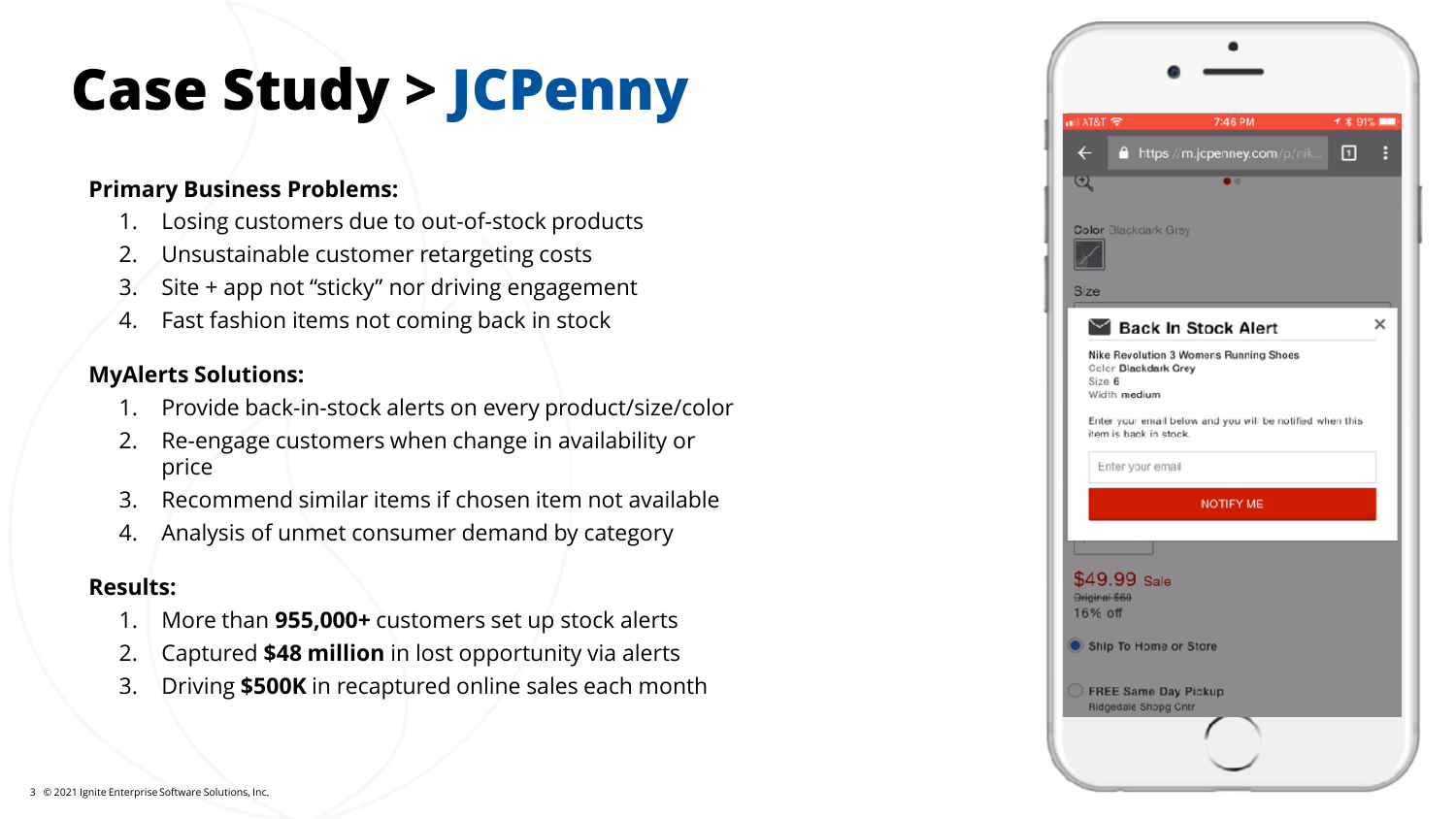### **Case Study > Macy's**

#### **Primary Business Problems:**

- 1. Customers not using wish list on shopping site or app
- 2. Unable to capture future product purchase intent
- 3. Retargeting costs growing unsustainable

#### **MyAlerts Solutions:**

- 1. Power price alerts for items in wish lists
- Re-engage customers when price drops in wish list
- 3. Provide alerting within shopping app + wish list to allow customers

to self-personalize shopping experience

- 1. Customers added **10X more products** to wish list (30 avg)
- 2. Captured **\$774 million** in future purchase intent via lists
- 3. Driving best customers back **30x per month** via alerts
- 4. Significant increase in wish list adoption
- 5. Favorable Macy's app reviews referencing alert functionality

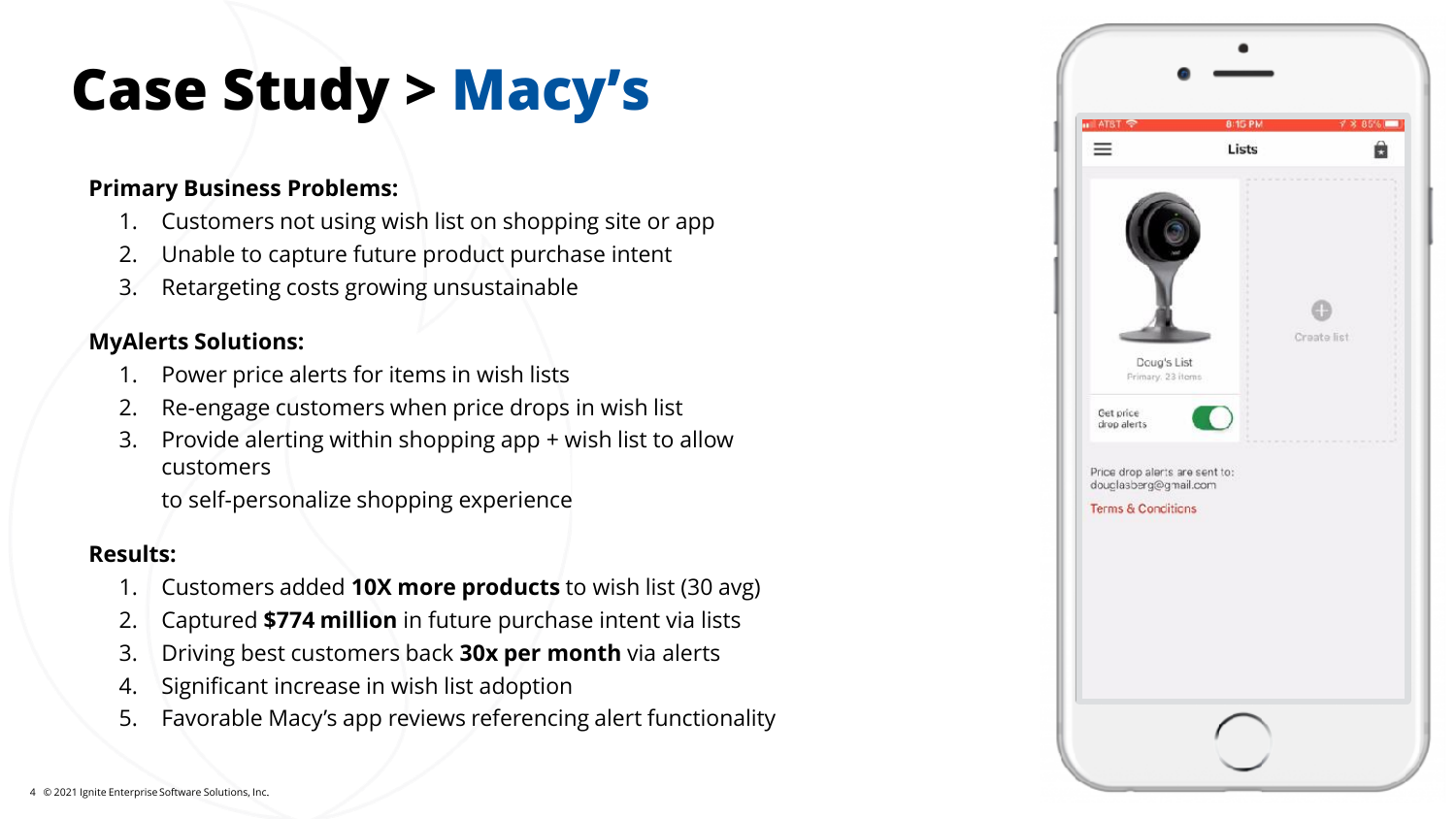### **Case Study > Last Call**

#### **Primary Business Problems:**

- 1. Consumers not aware when new products arrive
- 2. Generic email campaigns losing effectiveness
- 3. Inability to conduct automated email campaigns by designer

#### **MyAlerts Solutions:**

- 1. Provide new item alerts when favorite designer items arrive
- 2. Provide clearance alerts when items are clearanced
- 3. Powerful insights relating to brand loyalty
- 4. Powerful insights regarding seasonal activity

- 1. Over **1.5 million** customized alerts each month
- 2. Clearance alerts significantly **decreased aged inventory**
- 3. Driving **daily engagement with loyal customers**
- 4. Improved visibility into customer preferences

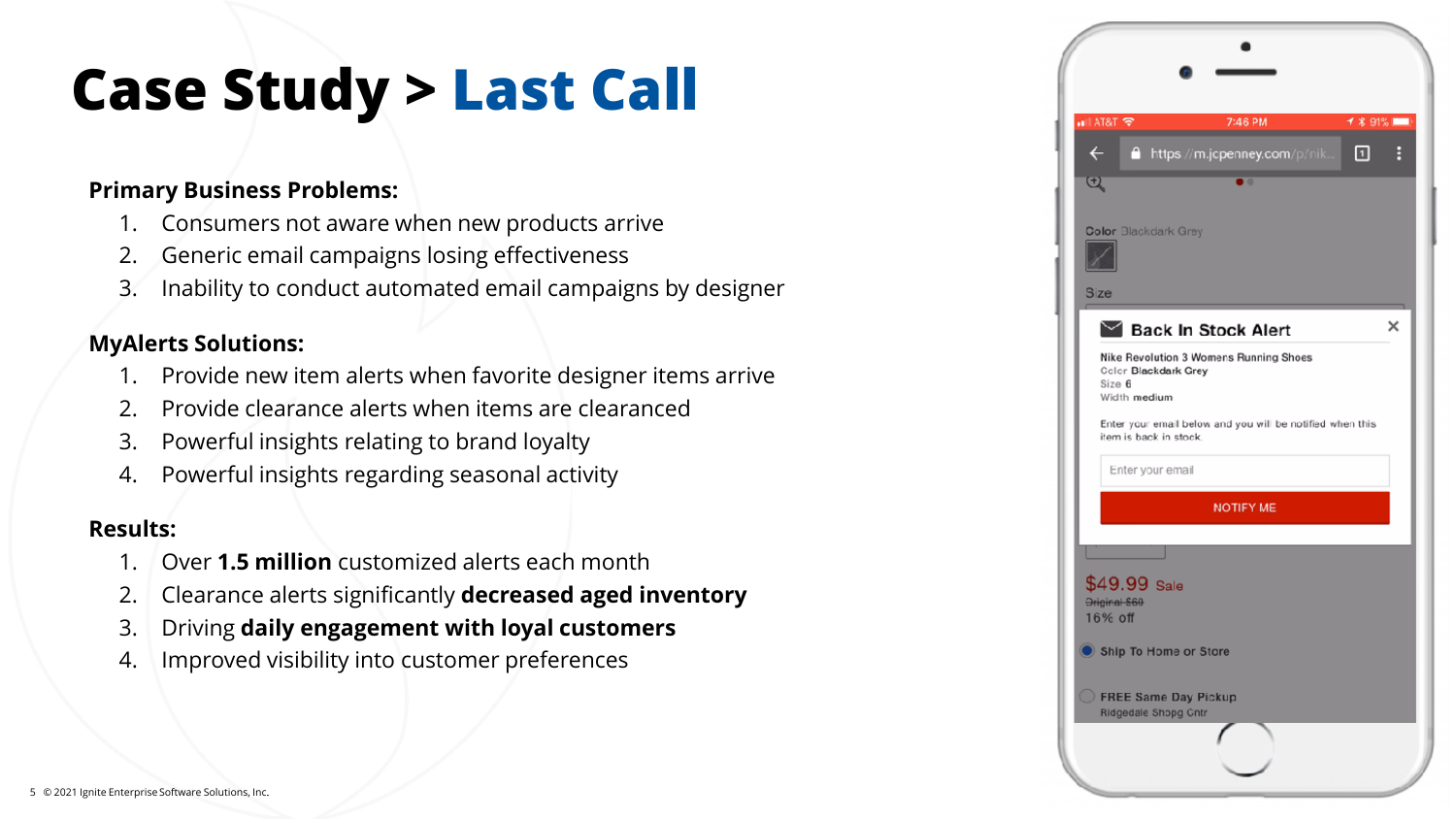### **Case Study > True Religion**

#### **Primary Business Problems:**

- 1. Consumers not able to purchase out-of-stock items
- 2. No visibility into unmet demand by size
- 3. Inability to merchandise based on true demographics

#### **MyAlerts Solutions:**

- 1. Provide back-in-stock alerts when items are available
- 2. Powerful insights relating to mobile adoption
- 3. Powerful insights regarding larger sizes

- 1. **Mobile-friendly alerts** meet demand of consumers
- 2. Insights regarding **unmet large size** demand created category
- 3. Driving **consumer loyalty** as they have a voice in production
- 4. **Created a new brand** to serve demand for larger-sized items

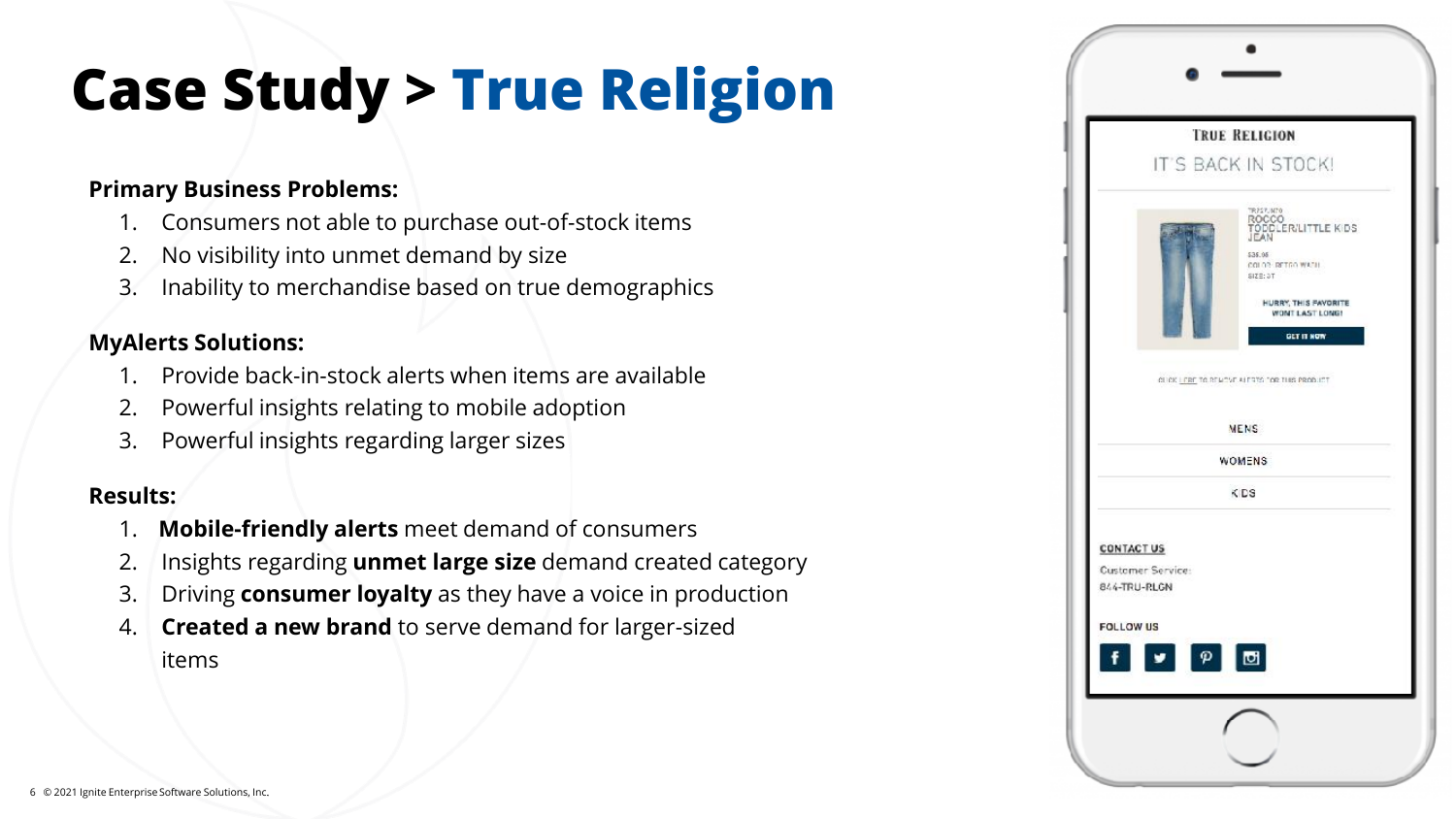### **Case Study > World Market**

#### **Primary Business Problems:**

- 1. Consumers not able to purchase out-of-stock items
- 2. No visibility into unmet demand by category or item type
- 3. Inability to customize and automate sales by item

#### **MyAlerts Solutions:**

- 1. Provide back-in-stock alerts when items are available
- 2. Provide price alerts when items are reduced
- 3. Powerful insights regarding merchandising mix
- 4. Powerful insights regarding pricing elasticity

- 1. Increase in home furniture sales due to **inventory diligence**
- 2. Customized sales **increase overall margin**
- 3. Insights regarding unmet consumer demand **drive planning**
- 4. **High-conversion email campaigns** drive traffic and sales